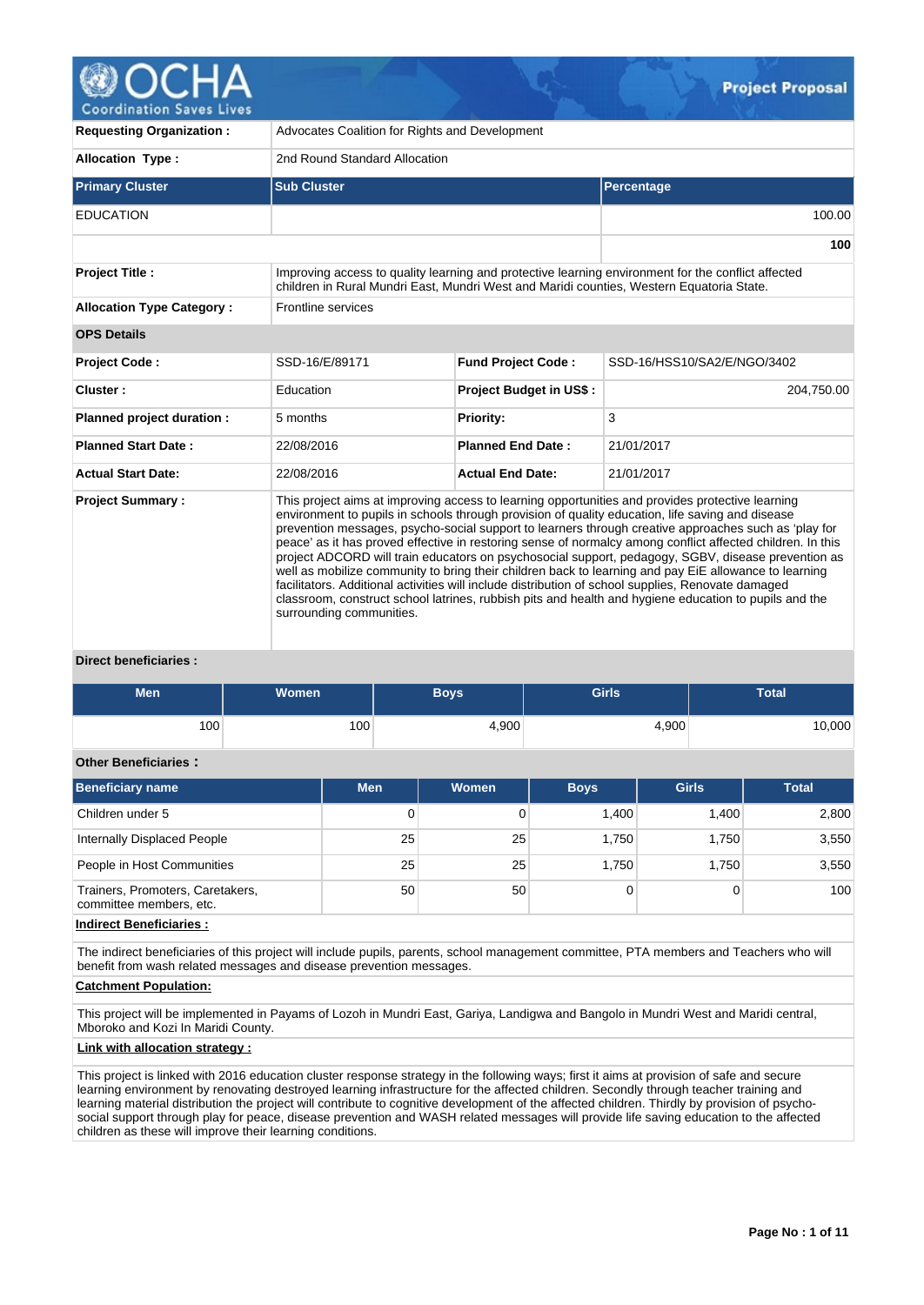### **Sub-Grants to Implementing Partners :**

| <u>ouv oranio to implementing raithers.</u>            |                             |                     |  |                             |                       |  |  |  |  |  |  |
|--------------------------------------------------------|-----------------------------|---------------------|--|-----------------------------|-----------------------|--|--|--|--|--|--|
| <b>Partner Name</b>                                    |                             | <b>Partner Type</b> |  |                             | <b>Budget in US\$</b> |  |  |  |  |  |  |
|                                                        |                             |                     |  |                             |                       |  |  |  |  |  |  |
| Other funding secured for the same project (to date) : |                             |                     |  |                             |                       |  |  |  |  |  |  |
|                                                        | <b>Other Funding Source</b> |                     |  | <b>Other Funding Amount</b> |                       |  |  |  |  |  |  |
|                                                        |                             |                     |  |                             |                       |  |  |  |  |  |  |
| Organization focal point:                              |                             |                     |  |                             |                       |  |  |  |  |  |  |
| <b>Name</b>                                            | <b>Title</b>                | <b>Email</b>        |  | Phone                       |                       |  |  |  |  |  |  |
| Peter Wani Kansio                                      | <b>Grants Manager</b>       | pkwani09@gmail.com  |  | 211924060425                |                       |  |  |  |  |  |  |
| Mangbi Joseph                                          | <b>Executive Director</b>   | adcord2@gmail.com   |  | +211955044667               |                       |  |  |  |  |  |  |
| <b>BACKGROUND</b>                                      |                             |                     |  |                             |                       |  |  |  |  |  |  |

#### **1. Humanitarian context analysis**

Following the outbreak of violence in Juba on July 8, thousands of civilians were internally displaced, while over 71,000 fled to the neighboring countries. Hundreds of people were killed and the UN said both parties executed civilians and gang raped women and girls during and after the outbreak of the fighting. The conflict quickly spread west of Juba and escalated in Mundri East, Mundri West, Maridi and onwards. This has affected the education of children in many ways. It has displaced a large proportion of the population of Mundri East and Mundri West to bushes and villages, away from the main centres where children have limited or no access to educational and psycho-social counseling services, especially in Lozoh, Gariya, Landigwa and Bangolo. Given the presence of IDPs and armed groups in some of the affected schools, children cannot be enrolled in these schools. These children have had their lives endangered by violence, exploitation, malnutrition and disease. As a result of the lack of education services, many idle children and disengaged young people, particularly children who are separated from their parents are at risk of turning to alcohol, looting, wandering into towns and doing other unproductive activities.

Children and adolescents who are not in school or do not see returning to school as an option are also at a higher risk of being recruited by armed actors. Furthermore, most of these children and adolescents have experienced a high level of trauma and stress, necessitating psycho-social support interventions. Without access to education, they are unable to receive the psycho-social support and lifesaving messages they need to cope with the situation.

ADCORD has been working in Mundri East and West, supporting 22 schools. Although the project was well implemented it was unable to reach all the affected areas in Mundri East and West. The sudden change of context in Mundri after the crises has led to closure of schools supported under CHF round 1, and worsened the situation in the areas not covered under the previous funding. This SSHF 2 will target the children in Lozoh, Gariya, Landigwa, and Bangolo in Mundri, and Mambe, kozi, Ngamunde and landili Payams in Maridi. These are areas which have not been covered in CHF round 1, and have increased number of children out of schools due to displacement.

#### **2. Needs assessment**

The ongoing conflict continues to displace people and prevent children and young people from accessing the urgently needed education services. Even before the outbreak of latest violence the situation in remote areas of Mundri East and Mundri West was already alarming. For example in Mundri West, the three payams of Gariya, Landingwa and Bangolo had 100% of the children out of school and ADCORD did not intervene in these areas during round 1 due to difficulties in accessibility and inadequate funding to cover additional schools. In Mundri East 100% of the children in Lozoh payam were out of school. ADCORD covered 22 schools in Mundri Cental, Kotobi and Amadi payams of Mundri East county, and kediba and Lui payams of Mundri west county. This project will cover 8 schools in Mundri (4 in Lozoh and 4 in Bagolo payam ) and 12 schools in Maridi (4 schools in Mambe Payam and 8 schools in Maridi Central). Currently all these schools are closed due to displacement of teachers and non payment of salaries for teachers on government pay roll. Generally the security situation in Mundri and Maridi are stable and accessible although tension is still high.

Many children in the affected areas have been threatened by violence, separated from family, lost homes, or experienced the uncertainty of life as displaced persons. Some have faced forced conscription, sexual violence or physical injuries from gunshots. Others have been affected psychologically, either by their own personal experiences or indirectly through the stresses placed on their families and communities. The emergency has brought new pressures, which caused some children who have attended school to be drawn into other activities such as, casual labour, childcare, active participation in the conflict, or sexual activities that can increase the risk of contracting sexually transmitted disease and HIV.

Therefore re-starting these learning centers will help children to resume learning and school routine program that will help to create sense of normalcy from the horror of war and ensure access to life saving information.

#### **3. Description Of Beneficiaries**

This project will benefit conflict affected children in Mundri West, Mundri East and Maridi Counties, the project will target about 9,800 children whose education has been interrupted by the recent conflict and 200 adult including learning facilitators and community leaders. other category of beneficiary will includes community members through sensitization on disease prevention and hygiene promotion that will be integrated during back to school campaign.

#### **4. Grant Request Justification**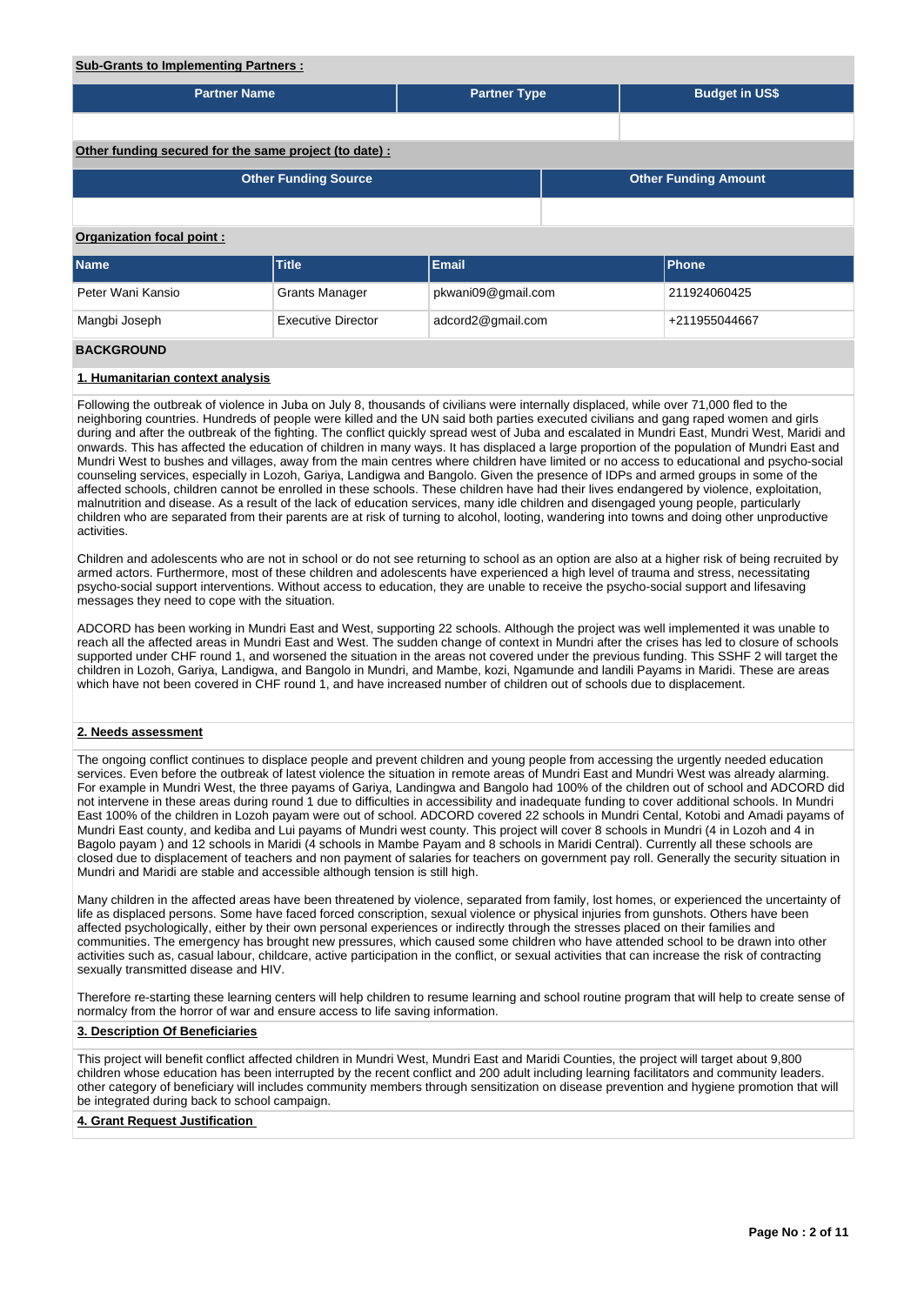Building quality education sector in emergency is vital and life saving both to individual, local communities and to the nation as a whole. The education need in greater Mundri and Maridi are obvious and pressing due to this recent crises, ranging from absence of learning infrastructures, lack of Teacher and lack of teaching and learning resources due to displacement/distruction of properties. therefore the grant request will be used for financing the construction/renovation of classrooms, training EiE learning facilitators on child friendly pedagogy and psycho-social skills, including life saving messages like disease prevention, basic hygiene education and integrating peace building in EiE learning facilitator training, using 'play for peace' approach. The funding will also be used to support community mobilization activities. In considering how best to respond to the above needs, ADCORD is guided by variety of consideration; which includes selecting areas where the needs is the greatest, where others are not working, and where the benefit is likely to reach the greatest number of intended population.

#### **5. Complementarity**

This project will complement GESS programs in Mundri and Maridi. This project will target schools which have not been covered by GESS. It will renovate schools, pay EiE allowance, distribute school supplies and train teachers on pedagogy and psycho-social skills.

## **LOGICAL FRAMEWORK**

#### **Overall project objective**

To improve access to quality learning in a protective learning environment to conflict affected children in Mundri East, Mundri west and Maridi Counties.

| <b>EDUCATION</b>                                                                                                                                                                                                                  |                                                                                                                   |                                 |
|-----------------------------------------------------------------------------------------------------------------------------------------------------------------------------------------------------------------------------------|-------------------------------------------------------------------------------------------------------------------|---------------------------------|
| <b>Cluster objectives</b>                                                                                                                                                                                                         | Strategic Response Plan (SRP) objectives                                                                          | <b>Percentage of activities</b> |
| CO1: Conflict-affected children and young<br>people are protected through access to safe<br>and secure learning environments                                                                                                      | HRP 2016 SO1: Save lives and alleviate<br>suffering through safe access to services and<br>resources with dignity | 40                              |
| CO2: Conflict-affected children and young<br>people's psychosocial recovery and cognitive<br>development are strengthened through<br>Education in Emergency, inclusive of basic<br>education, vocational training and life skills | HRP 2016 SO1: Save lives and alleviate<br>suffering through safe access to services and<br>resources with dignity | 30                              |
| CO3: Immediate and future threats are<br>prevented and minimized through the<br>provision of life-saving education to children<br>and young people affected by the crisis                                                         | HRP 2016 SO2: Ensure communities are<br>protected, capable and prepared to cope with<br>significant threats       | 30                              |

**Contribution to Cluster/Sector Objectives :** ADCORD will rehabilitate 11 destroyed classroom so as to provide access to safe and secure learning environment and conduct go back to school campaigns to increase enrollment of children. This is in line with cluster objective 1. ADCORD will also train EiE learning facilitators on effective and child friendly pedagogy, and pay them monthly stipend to keep them facilitating learning. This is in line with cluster objective 2. ADCORD will also provide life saving education to the affected children through disease prevention education, hygiene promotion in schools and provision of psycho-social support through "play for peace" approach. This will minimize immediate and future threats to the affected children. this is inline with cluster objective three.

#### **Outcome 1**

Increased access to quality education that is inclusive of life skills in protective spaces for conflict affected children and young people in Mundri and Maridi

#### **Output 1.1**

#### **Description**

11 destroyed classroom rehabilitated/Established

#### **Assumptions & Risks**

The Assumption is that the current political situation does not escalate and teaching and pupils enrollment will continue as plan without further interruption.

#### **Activities**

#### **Activity 1.1.1**

ADCORD will jointly with the County education Official identified 11 destroyed classroom and renovate them

#### **Indicators**

|                                                                                                                              |                                                                                                            |                                                                                                  | <b>End cycle beneficiaries</b> | End<br>cycle |  |                   |               |  |  |  |
|------------------------------------------------------------------------------------------------------------------------------|------------------------------------------------------------------------------------------------------------|--------------------------------------------------------------------------------------------------|--------------------------------|--------------|--|-------------------|---------------|--|--|--|
| Code                                                                                                                         | <b>Cluster</b>                                                                                             | <b>Indicator</b>                                                                                 | <b>Men</b>                     | <b>Women</b> |  | <b>Boys</b> Girls | <b>Target</b> |  |  |  |
| Indicator 1.1.1                                                                                                              | <b>EDUCATION</b>                                                                                           | Frontline # of Temporary Learning<br>Spaces/classrooms rehabilitated                             |                                |              |  |                   | 11            |  |  |  |
| <b>Means of Verification:</b> The contract agreement signed with the contractors, Activity pictures, Field Monitoring report |                                                                                                            |                                                                                                  |                                |              |  |                   |               |  |  |  |
| Output 1.2                                                                                                                   |                                                                                                            |                                                                                                  |                                |              |  |                   |               |  |  |  |
| <b>Description</b>                                                                                                           |                                                                                                            |                                                                                                  |                                |              |  |                   |               |  |  |  |
|                                                                                                                              |                                                                                                            | 15 'Go back to school' campaigns' conducted. 5 in Mundri East, 5 in Mundri West and 5 in Maridi. |                                |              |  |                   |               |  |  |  |
|                                                                                                                              | <b>Assumptions &amp; Risks</b>                                                                             |                                                                                                  |                                |              |  |                   |               |  |  |  |
|                                                                                                                              | The Assumption is that the current security situation does not escalate and access will not be interrupted |                                                                                                  |                                |              |  |                   |               |  |  |  |
| <b>Activities</b>                                                                                                            |                                                                                                            |                                                                                                  |                                |              |  |                   |               |  |  |  |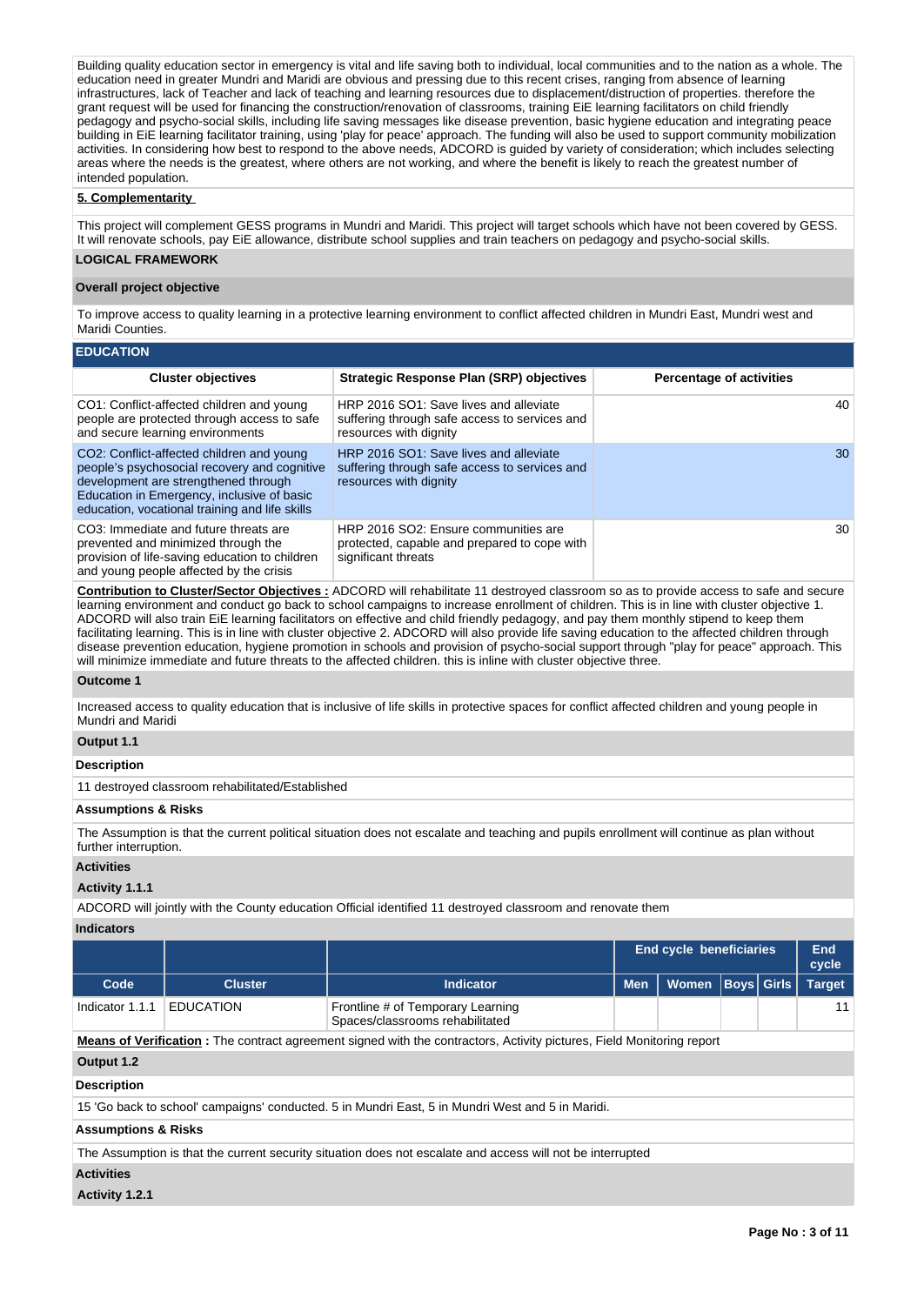ADCORD will organize 15 'go back to school campaigns' to mobilize parents to send their children to school. the campaign will be conducted in three Counties, 5 in Mundri East, 5 in Mundri West and 5 in Maridi.

#### **Indicators**

| inuivatvi J                                               |                                                                           |                                                                                                                                              |                                                 |                     |  |  |               |  |  |  |  |  |
|-----------------------------------------------------------|---------------------------------------------------------------------------|----------------------------------------------------------------------------------------------------------------------------------------------|-------------------------------------------------|---------------------|--|--|---------------|--|--|--|--|--|
|                                                           |                                                                           |                                                                                                                                              | <b>End cycle beneficiaries</b>                  | <b>End</b><br>cycle |  |  |               |  |  |  |  |  |
| Code                                                      | <b>Cluster</b>                                                            | Indicator                                                                                                                                    | <b>Boys</b> Girls<br><b>Men</b><br><b>Women</b> |                     |  |  | <b>Target</b> |  |  |  |  |  |
| Indicator 1.2.1                                           | <b>EDUCATION</b>                                                          | Number of go back to school campaign conducted                                                                                               |                                                 |                     |  |  | 15            |  |  |  |  |  |
|                                                           | <b>Means of Verification:</b> campaign reports and photos                 |                                                                                                                                              |                                                 |                     |  |  |               |  |  |  |  |  |
| Indicator 1.2.2                                           | <b>EDUCATION</b>                                                          | Frontline # of sensitization and community<br>mobilization sessions conducted on the<br>importance of girls education and GBV                |                                                 |                     |  |  | 15            |  |  |  |  |  |
| <b>Means of Verification:</b> campaign reports and photos |                                                                           |                                                                                                                                              |                                                 |                     |  |  |               |  |  |  |  |  |
| <b>Outcome 2</b>                                          |                                                                           |                                                                                                                                              |                                                 |                     |  |  |               |  |  |  |  |  |
|                                                           | Course and ongoing support supervision and learning material distribution | Improved learning resources, teaching skills and teachers effectiveness in lesson delivery as a result of attending initial teacher training |                                                 |                     |  |  |               |  |  |  |  |  |
| Output 2.1                                                |                                                                           |                                                                                                                                              |                                                 |                     |  |  |               |  |  |  |  |  |
| <b>Description</b>                                        |                                                                           |                                                                                                                                              |                                                 |                     |  |  |               |  |  |  |  |  |
|                                                           | 100 EiE learning facilitators recruited and paid monthly stipend          |                                                                                                                                              |                                                 |                     |  |  |               |  |  |  |  |  |
| <b>Assumptions &amp; Risks</b>                            |                                                                           |                                                                                                                                              |                                                 |                     |  |  |               |  |  |  |  |  |
|                                                           |                                                                           | Enough learning facilitators will be willing to work in the context of emergency                                                             |                                                 |                     |  |  |               |  |  |  |  |  |
| <b>Activities</b>                                         |                                                                           |                                                                                                                                              |                                                 |                     |  |  |               |  |  |  |  |  |

# **Activity 2.1.1**

ADCORD will Jointly with County education official recruit EiE learning facilitators and pay them monthly stipend

#### **Indicators**

|                                                                            |                  |                                                                                            | <b>End cycle beneficiaries</b> |                  | End<br>cycle |  |               |  |  |
|----------------------------------------------------------------------------|------------------|--------------------------------------------------------------------------------------------|--------------------------------|------------------|--------------|--|---------------|--|--|
| Code                                                                       | <b>Cluster</b>   | <b>Indicator</b>                                                                           | <b>Men</b>                     | Women Boys Girls |              |  | <b>Target</b> |  |  |
| Indicator 2.1.1                                                            | <b>EDUCATION</b> | Frontline # of teaching facilitators paid with<br>monthly incentives in displacement sites | 50                             | 50               |              |  | 100           |  |  |
| Means of Verification : Pay slip teachers attendance and monitoring report |                  |                                                                                            |                                |                  |              |  |               |  |  |

**Means of Verification :** Pay slip, teachers attendance and monitoring report

**Output 2.2**

**Description**

100 learning facilitators are trained for 5 days on effective and child centered pedagogical approach and psycho-social skills.

#### **Assumptions & Risks**

The Assumption is that there enough people in the community to be recruited and trained as learning Facilitators.

#### **Activities**

### **Activity 2.2.1**

ADCORD will jointly with County education officials identify potential people to be recruited and trained as learning facilitators, and conduct 10 days training for them. The training will focus on scheme of work, lesson plan, classroom management, child care and psycho-social support

#### **Indicators**

|                                                                                            |                  |                                                                                                   | <b>End cycle beneficiaries</b> |              | End<br>cycle |                   |               |  |     |  |
|--------------------------------------------------------------------------------------------|------------------|---------------------------------------------------------------------------------------------------|--------------------------------|--------------|--------------|-------------------|---------------|--|-----|--|
| Code                                                                                       | <b>Cluster</b>   | <b>Indicator</b>                                                                                  | <b>Men</b>                     | <b>Women</b> |              | <b>Boys Girls</b> | <b>Target</b> |  |     |  |
| Indicator 2.2.1                                                                            | <b>EDUCATION</b> | Frontline # of teachers coached/mentored on<br>teaching methodologies and classroom<br>management | 50                             | 50           |              |                   | 100           |  |     |  |
| <b>Means of Verification:</b> Attendance list, training report and field monitoring report |                  |                                                                                                   |                                |              |              |                   |               |  |     |  |
| Indicator 2.2.2                                                                            | <b>EDUCATION</b> | Frontline # of teachers trained to provide<br>psychosocial support                                | 50                             | 50           |              |                   |               |  | 100 |  |
|                                                                                            |                  | <b>Means of Verification:</b> Attendance list, training report, field monitoring report           |                                |              |              |                   |               |  |     |  |
| Indicator 2.2.3                                                                            | <b>EDUCATION</b> | Frontline # of teachers trained in EiE Curriculum                                                 | 50                             | 50           |              |                   | 100           |  |     |  |
|                                                                                            |                  | <b>Means of Verification:</b> Attendance list, training report and field monitoring report        |                                |              |              |                   |               |  |     |  |
| Output 2.3                                                                                 |                  |                                                                                                   |                                |              |              |                   |               |  |     |  |
| <b>Description</b>                                                                         |                  |                                                                                                   |                                |              |              |                   |               |  |     |  |
|                                                                                            |                  | Learning materials are distributed to 9,800 learners and 200 learning facilitators                |                                |              |              |                   |               |  |     |  |
| <b>Assumptions &amp; Risks</b>                                                             |                  |                                                                                                   |                                |              |              |                   |               |  |     |  |
|                                                                                            |                  | The area will remain accessible to transport the learning materials during the project period     |                                |              |              |                   |               |  |     |  |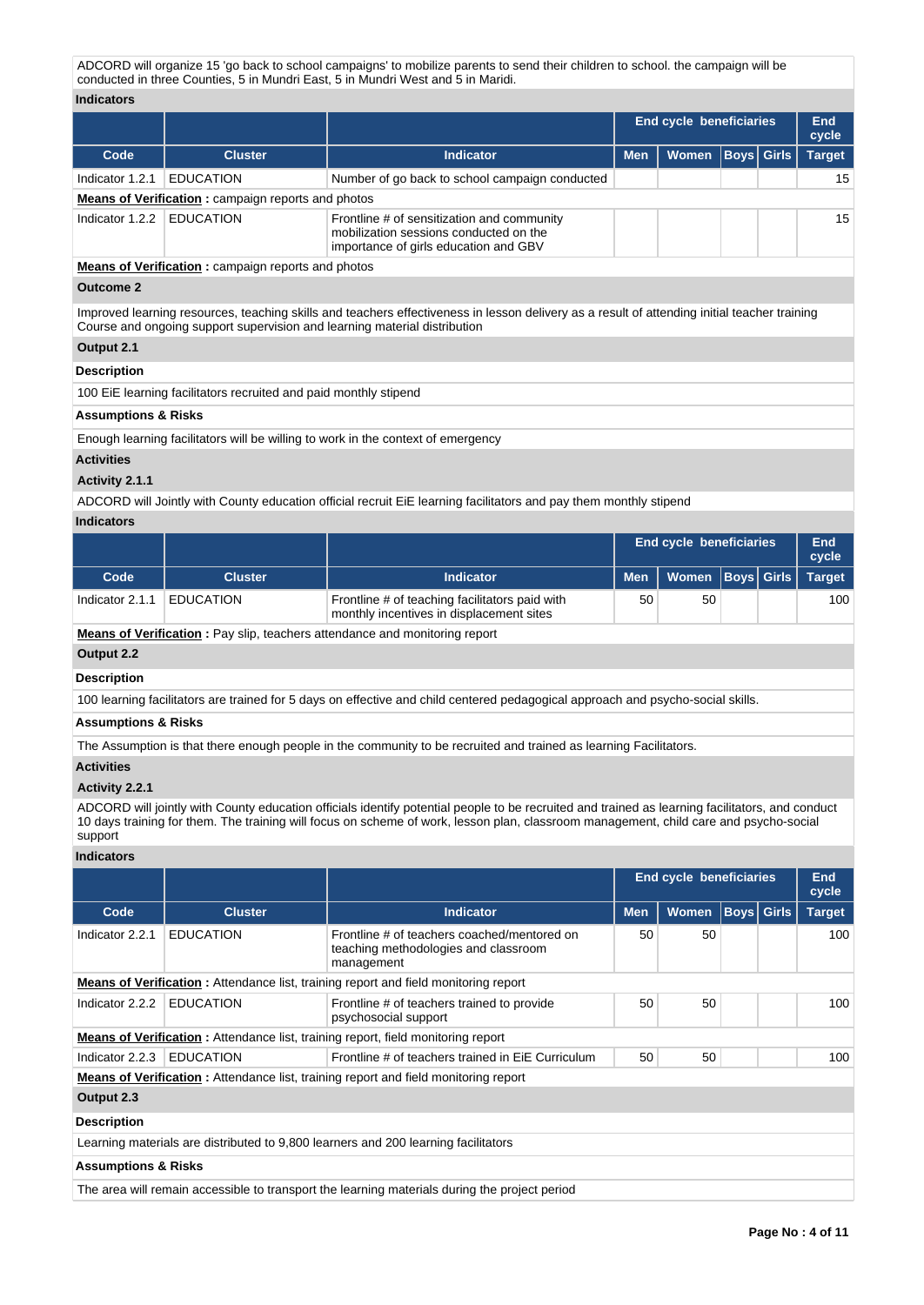#### **Activities**

#### **Activity 2.3.1**

ADCORD will distribute learning supplies to 9,800 pupils and 200 learning facilitators in Mundri East, Mundri west and Maridi.

### **Indicators**

|                 |                                                                                      |                                                                                                                            | End cycle beneficiaries | End<br>cycle |           |                   |               |  |  |  |  |
|-----------------|--------------------------------------------------------------------------------------|----------------------------------------------------------------------------------------------------------------------------|-------------------------|--------------|-----------|-------------------|---------------|--|--|--|--|
| Code            | <b>Cluster</b>                                                                       | <b>Indicator</b>                                                                                                           | <b>Men</b>              | Women        |           | <b>Boys Girls</b> | <b>Target</b> |  |  |  |  |
| Indicator 2.3.1 | <b>EDUCATION</b>                                                                     | Core Pipeline # of conflict-affected children<br>benefiting from education in emergencies supplies                         |                         |              | 4,90<br>0 | 4,90<br>0         | 9,800         |  |  |  |  |
|                 |                                                                                      | Means of Verification: Waybill, material release order, goods received note and activity photo, material distribution list |                         |              |           |                   |               |  |  |  |  |
| Indicator 2.3.2 | <b>EDUCATION</b>                                                                     | Number of learning facilitators benefiting from EiE<br>material supplies                                                   |                         |              |           |                   | 200           |  |  |  |  |
|                 | <b>Means of Verification:</b> way bill, material dispatch order, goods received note |                                                                                                                            |                         |              |           |                   |               |  |  |  |  |
| Outcome 3       |                                                                                      |                                                                                                                            |                         |              |           |                   |               |  |  |  |  |

Reduced risk of preventable disease and psychological disorder through disease prevention education, hygiene promotion and psychosocial support.

#### **Output 3.1**

#### **Description**

9,800 learners reached with disease prevention messages, hygiene education and psycho-social support.

#### **Assumptions & Risks**

Insecurity in the area does not escalate

### **Activities**

#### **Activity 3.1.1**

ADCORD will provide disease prevention messages, psycho-social support and hygiene education to conflict affected learners

#### **Indicators**

|                 |                  |                                                                                                                             | End cycle beneficiaries |                      | End<br>cycle |      |               |
|-----------------|------------------|-----------------------------------------------------------------------------------------------------------------------------|-------------------------|----------------------|--------------|------|---------------|
| Code            | <b>Cluster</b>   | <b>Indicator</b>                                                                                                            | <b>Men</b>              | Women   Boys   Girls |              |      | <b>Target</b> |
| Indicator 3.1.1 | <b>EDUCATION</b> | Frontline # of children who have access to PSS<br>services and referral pathways for protection,<br>nutrition, basic health |                         |                      | 4,90         | 4.90 | 9.800         |

**Means of Verification :** Testimonies from learners, monitoring report

**Additional Targets :** ADCORD will construct 8 VIP latrines in 4 selected schools, each latrine will consist of 2 stances, one for boys and one for girls.

#### **M & R**

#### **Monitoring & Reporting plan**

The project will be monitored at two levels, Country office level and project level as follows: Country office level The Executive Director for ADCORD will monitor the overall financial and administrative aspects of the project, and general program directions and achievements. The Executive Director will ensure that project activities and management are consistent with the goals and mission of ADCORD as well as meeting donors' requirement. Regular support visit will be made by the Country office staff to the project. At Project level the Education an M& E officer, together with Emergency Project Coordinator will monitor progress in achieving the project's objectives using the various M & E tools and reports such as a monthly progress report on activities and achievements as well as reporting enrollment and statics Bimonthly updates to the clusters 5Ws, Data collected from field showing, attendance rate, pass rate and testimony from the learners will be reported as per donors requirements. ADCORD field staff will report enrollment and attendance of children on regular basis, the project staff will also conduct joint supervision with County education staff and the report will be shared both by donor and other government offices

#### **Workplan**

| <b>Activitydescription</b>                                                                                                                                                                                                              | Year |   | $\overline{\mathbf{2}}$ | -3 | 5 | 6 7 1 | -8 I |          |    | $9$ 10 11 12 |   |
|-----------------------------------------------------------------------------------------------------------------------------------------------------------------------------------------------------------------------------------------|------|---|-------------------------|----|---|-------|------|----------|----|--------------|---|
| Activity 1.1.1: ADCORD will jointly with the County education Official identified 11<br>2016<br>destroyed classroom and renovate them                                                                                                   |      |   |                         |    |   |       |      | X        | Х  |              |   |
|                                                                                                                                                                                                                                         | 2017 |   |                         |    |   |       |      |          |    |              |   |
| Activity 1.2.1: ADCORD will organize 15 'go back to school campaigns' to mobilize<br>parents to send their children to school. the campaign will be conducted in three<br>Counties, 5 in Mundri East, 5 in Mundri West and 5 in Maridi. |      |   |                         |    |   |       | X    | $\times$ | ΙX |              |   |
|                                                                                                                                                                                                                                         |      |   |                         |    |   |       |      |          |    |              |   |
| Activity 2.1.1: ADCORD will Jointly with County education official recruit EiE<br>learning facilitators and pay them monthly stipend                                                                                                    |      |   |                         |    |   |       | X    | <b>X</b> | X. | $\mathsf{x}$ | X |
|                                                                                                                                                                                                                                         |      | Χ |                         |    |   |       |      |          |    |              |   |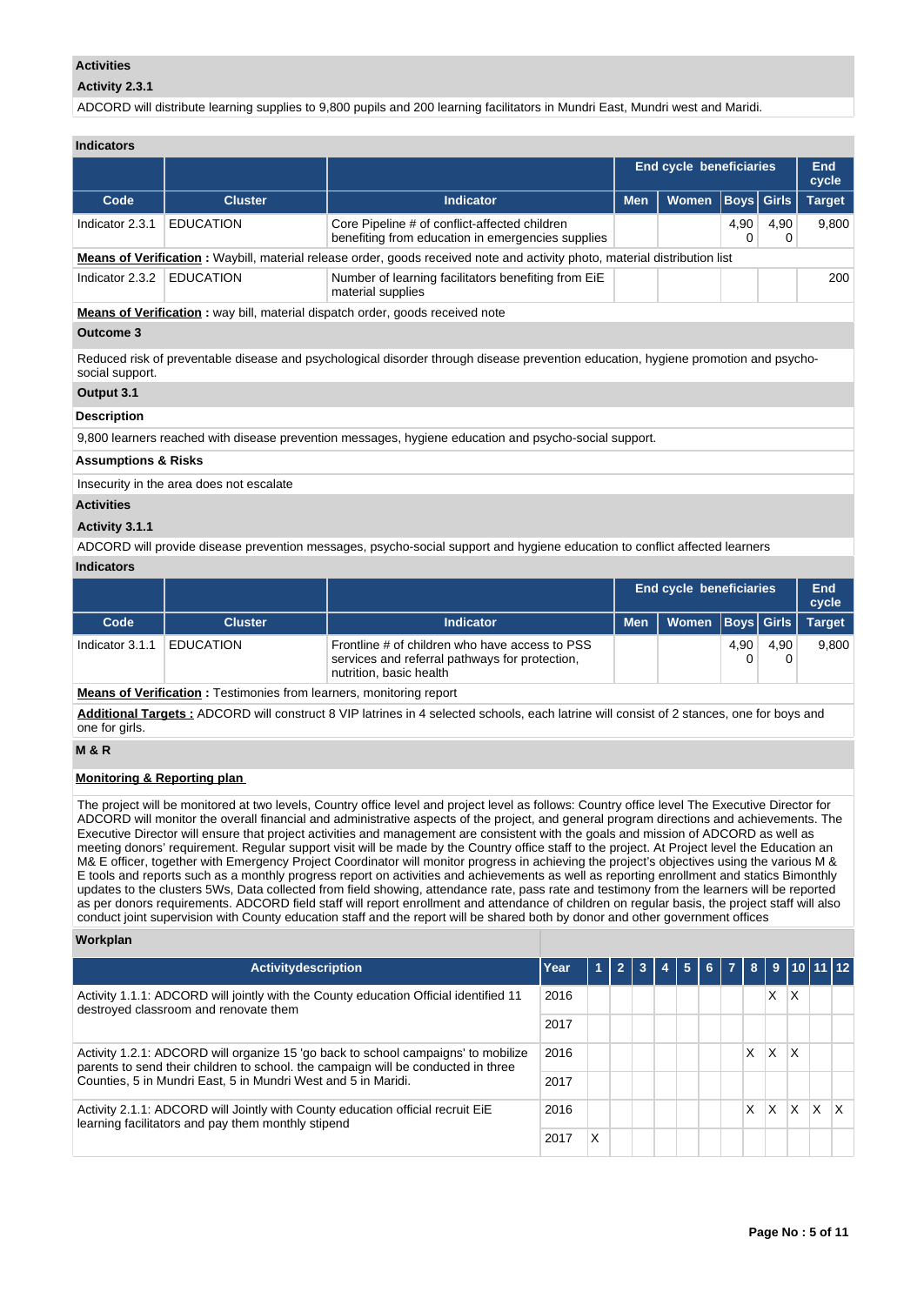| Activity 2.2.1: ADCORD will jointly with County education officials identify potential<br>people to be recruited and trained as learning facilitators, and conduct 10 days<br>training for them. The training will focus on scheme of work, lesson plan, classroom<br>management, child care and psycho-social support | 2016<br>2017 |   |  |  | X | $\times$ | X |   |  |
|------------------------------------------------------------------------------------------------------------------------------------------------------------------------------------------------------------------------------------------------------------------------------------------------------------------------|--------------|---|--|--|---|----------|---|---|--|
| Activity 2.3.1: ADCORD will distribute learning supplies to 9,800 pupils and 200<br>learning facilitators in Mundri East, Mundri west and Maridi.                                                                                                                                                                      | 2016         |   |  |  |   | X        | Χ |   |  |
|                                                                                                                                                                                                                                                                                                                        | 2017         |   |  |  |   |          |   |   |  |
| Activity 3.1.1: ADCORD will provide disease prevention messages, psycho-social<br>support and hygiene education to conflict affected learners                                                                                                                                                                          | 2016         |   |  |  |   | x        | X | x |  |
|                                                                                                                                                                                                                                                                                                                        | 2017         | X |  |  |   |          |   |   |  |

#### **OTHER INFO**

#### **Accountability to Affected Populations**

ADCORD will be accountable to the beneficiary by involving them in project implementation , monitoring and participatory appraisal. ADCORD will support PTA to engage in community mobilization to enroll student children to schools as well to support the retention of students through continuous social mobilization activities. The PTA will also be empowered to be responsible for keeping teachers accountable by monitoring daily attendance and teaching at established learning spaces. PTA members will be supported to actively monitor the effective utilization of education materials for children. They will have a key role assisting in end user monitoring and identify supply gaps that should be addressed. ADCORD will also periodically provide feedback to the beneficiaries on the progress made, challenges faced and future plan for addressing educational gaps. More emphasis will be put on capacity building of the PTAs so that they can take ownership of the project and continue to support school activities after the end of the project.

#### **Implementation Plan**

The Project will be implemented in close collaboration with the community beneficiaries and leaders and relevant government authorities and institutions. A project management team will be established within ADCORD to undertake the day-to-day implementation of the project.The team will be composed of a full-time Project Coordinator, 2 project officers and 6 community mobilizers/Hygiene promoter with experience in implementing Education in Emergency projects. ADCORD will identify PTA/SMC jointly with County education officials and train them on school governance, psycho-social support counseling and role of parents in supporting Education. ADCORD will also identify and train EiE learning facilitators, mobilize communities through BTL campaigns, conduct hygiene promotion and pay EiE stipend to learning facilitators. ADCORD will dedicate one car and procure one motorcycle to facilitate the project activities in deep field location. ADCORD has active account with UNHAS and MAF to facilitate staff movement in and out of the field locations.

#### **Coordination with other Organizations in project area**

| Name of the organization | Areas/activities of collaboration and rationale |
|--------------------------|-------------------------------------------------|

#### **Environment Marker Of The Project**

A+: Neutral Impact on environment with mitigation or enhancement

#### **Gender Marker Of The Project**

2a-The project is designed to contribute significantly to gender equality

#### **Justify Chosen Gender Marker Code**

ADCORD will give equal opportunity for males and females during the recruitment of learning facilitators, during implementation of project and during monitoring and evaluation. ADCORD will give special incentive to girls to attract them to schools by providing gender segregated latrines. ADCORD will ensure that girls with good attendance rate will be rewarded with additional scholastic materials, This is because girls in south Sudan are more vulnerable to school drop out more specially during emergency.

#### **Protection Mainstreaming**

ADCORD will also provide child protection services to conflict affected children through identification and response to at risk children, identification and reintegration of unaccompanied and separated children, rehabilitation and reintegration of children associated with armed forces and training children on play for peace skills to increase their sense of normalcy and participation in school activities. ADCORD will also give hygiene promotion and disease prevention messages to children so as to reduce their vulnerability to preventable diseases.

#### **Country Specific Information**

#### **Safety and Security**

The security situation in Mundri and Maridi are still fragile much as the area are accessible. In order to ensure maximum staff safety ADCORD will work with the local authority and UNDSS to review safety and evacuation plan in event of conflict escalation. ADCORD's operation will follow all the required UN safety standard for humanitarian operation.

#### **Access**

All the three counties are accessible by road although the security situation on the road is uncertain. the project locations are accessible by flight, currently MAF and UNHAS travel to Mundri twice a week, The project staff will travel by road when the security situation improves, but when the insecurity intensifies the staff will continue using flights.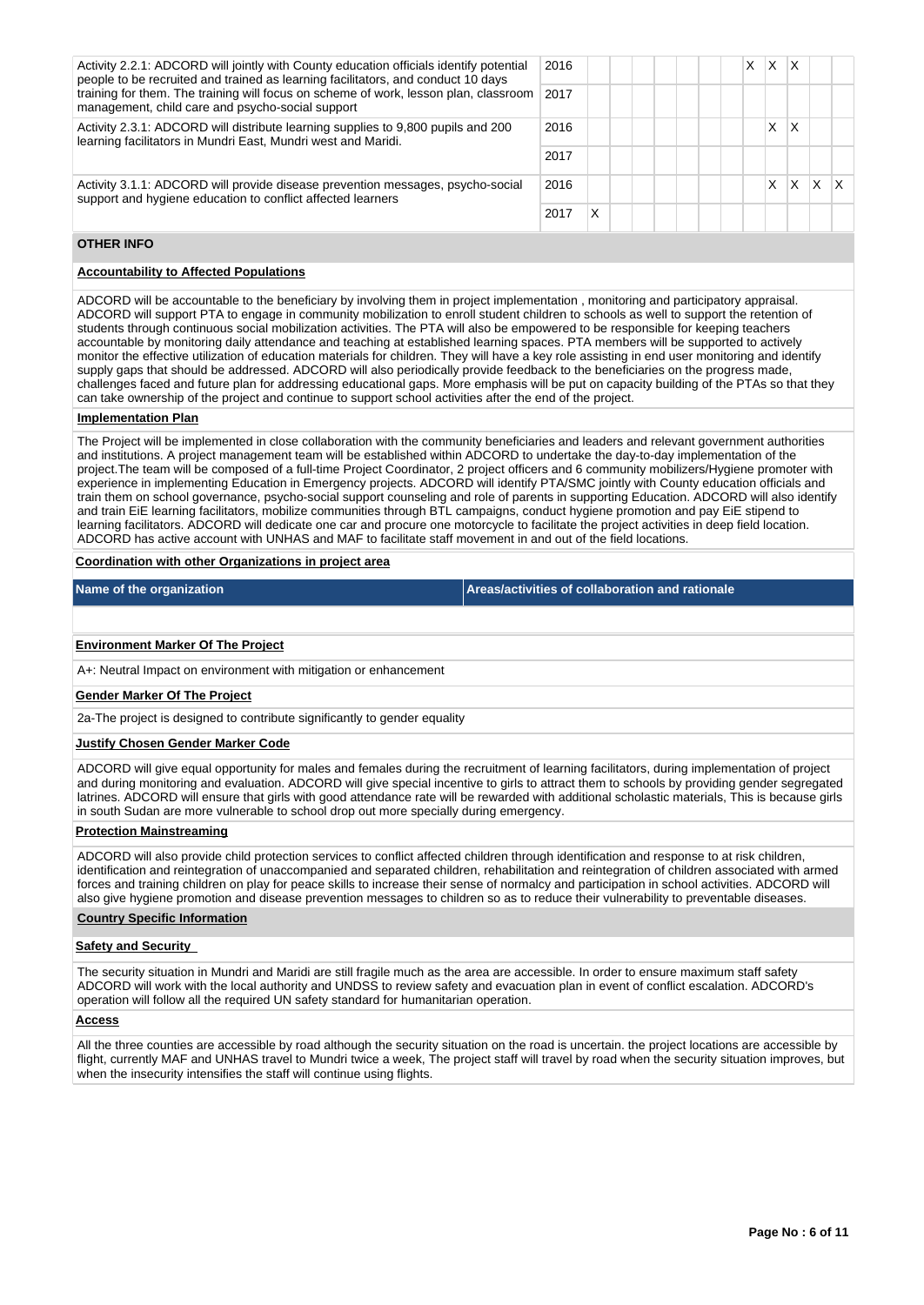# **BUDGET**

| Code             | <b>Budget Line Description</b>                                                                                                                                                                                                                        |   | $D/S$ Quantity | Unit<br>cost              | <b>Duration</b><br><b>Recurran</b><br>ce | $\%$<br>charged<br>to CHF | <b>Total Cost</b> |  |  |
|------------------|-------------------------------------------------------------------------------------------------------------------------------------------------------------------------------------------------------------------------------------------------------|---|----------------|---------------------------|------------------------------------------|---------------------------|-------------------|--|--|
|                  | <b>Staff and Other Personnel Costs</b>                                                                                                                                                                                                                |   |                |                           |                                          |                           |                   |  |  |
| 1.1              | EIE project Coordinator based in Mundri with frequent travels<br>to Maridi                                                                                                                                                                            | D |                | $1 \mid 1,300$<br>.00     | 5                                        | 100.00                    | 6,500.00          |  |  |
|                  | The role of the project Coordinator is to supervised the project officers and ensure that the project achieve its intended goals,<br>he/she will provide professional support to project team, he/she will be an experience professional educationist |   |                |                           |                                          |                           |                   |  |  |
| 1.2              | 2 Education project officers, 1 in Mundri and 1 in Maridi                                                                                                                                                                                             | D |                | $2 \mid 1,000$<br>.00     | 5                                        | 100.00                    | 10,000.00         |  |  |
|                  | The two project officers will be responsible for the implementation of the education in emergency project in Mundri and Maridi<br>respectively, they will be responsible for teacher training, monitoring the teaching progress and reporting.        |   |                |                           |                                          |                           |                   |  |  |
| 1.3              | 6 300.0<br>6 Community Mobilisers, 2 in Mundri East, 2 in Mundri West<br>D<br>5<br>and 2 in Maridi                                                                                                                                                    |   |                |                           |                                          | 100.00                    | 9,000.00          |  |  |
|                  | The community mobilizers will mobilize the parent to send their children to school, they will also be engage in basic health and<br>hygiene education in schools                                                                                      |   |                |                           |                                          |                           |                   |  |  |
| 1.4              | The project Accountant                                                                                                                                                                                                                                | D |                | $1 \mid 1,200$<br>.00     | 5                                        | 80.00                     | 4,800.00          |  |  |
|                  | The project Accountant manage the budget, he prepares staff salary, he/she ensure that procurement procedure is followed and<br>prepared timely monthly and quarterly financial report                                                                |   |                |                           |                                          |                           |                   |  |  |
| 1.5              | <b>Grant Development Manager</b>                                                                                                                                                                                                                      | D |                | $1 \, 2,000$<br>.00       | 5                                        | 40.00                     | 4,000.00          |  |  |
|                  | The grant Development Manager will be responsible for monitoring of the project and reporting to the donor and education cluster                                                                                                                      |   |                |                           |                                          |                           |                   |  |  |
| 1.6              | <b>Executive Director</b>                                                                                                                                                                                                                             | D |                | $1 \mid 3,500$<br>.00     | 5                                        | 40.00                     | 7,000.00          |  |  |
|                  | The Executive Director oversee the whole operation of the organization he will ensure that projects are implemented according to<br>donor guideline                                                                                                   |   |                |                           |                                          |                           |                   |  |  |
| 1.7              | Logistician                                                                                                                                                                                                                                           | D |                | $1 \mid 1,200$<br>.00     | 5                                        | 50.00                     | 3,000.00          |  |  |
|                  | The logistic officer will support the team with booking flight, procurement, of construction materials, stationary and general<br>movement plan                                                                                                       |   |                |                           |                                          |                           |                   |  |  |
| 1.8              | Driver                                                                                                                                                                                                                                                | D |                | 1   600.0<br><sup>0</sup> | 5                                        | 100.00                    | 3,000.00          |  |  |
|                  | The project driver, provide driving service, maintain project vehicle and ensure safety during travels                                                                                                                                                |   |                |                           |                                          |                           |                   |  |  |
|                  | <b>Section Total</b>                                                                                                                                                                                                                                  |   |                |                           |                                          |                           | 47,300.00         |  |  |
|                  | Supplies, Commodities, Materials                                                                                                                                                                                                                      |   |                |                           |                                          |                           |                   |  |  |
| 2.1              | Rehabilitate damaged classroom                                                                                                                                                                                                                        | D |                | 11 5,000<br>.00           | 1 <sup>1</sup>                           | 100.00                    | 55,000.00         |  |  |
|                  | The estimate has been based on the actual cost of materials and labour                                                                                                                                                                                |   |                |                           |                                          |                           |                   |  |  |
| 2.2              | Consruct 8 pit latrines                                                                                                                                                                                                                               | D |                | $8 \mid 2,000$<br>.00     | 1                                        | 100.00                    | 16,000.00         |  |  |
|                  | ADCORD will construct 8 pit latrines in 4 schools. Each school will have 2 latrines with 2 stances each.                                                                                                                                              |   |                |                           |                                          |                           |                   |  |  |
| 2.3              | Hand Washing                                                                                                                                                                                                                                          | D |                | 8 300.0<br>0              | 1                                        | 100.00                    | 2,400.00          |  |  |
|                  | ADCORD will supply hand washing facilities in 10 schools Mundri and Maridi                                                                                                                                                                            |   |                |                           |                                          |                           |                   |  |  |
| 2.4              | Asorted learning materials                                                                                                                                                                                                                            | D |                | 1   10,00<br>0.00         | 1                                        | 100.00                    | 10,000.00         |  |  |
|                  | ADCORD will procure assorted learning materials to start up learning as it wait for Unicef main suplies                                                                                                                                               |   |                |                           |                                          |                           |                   |  |  |
|                  | <b>Section Total</b>                                                                                                                                                                                                                                  |   |                |                           |                                          |                           | 83,400.00         |  |  |
| <b>Equipment</b> |                                                                                                                                                                                                                                                       |   |                |                           |                                          |                           |                   |  |  |
| 3.1              | 1 Motorcycle                                                                                                                                                                                                                                          | D |                | $1 \mid 5,200$<br>.00     | 1                                        | 100.00                    | 5,200.00          |  |  |
|                  | The cost of the motor bike, is taken from company in Juba and it includes number plate and insurance, the motorbike will be used<br>for supervising schools in the field area.                                                                        |   |                |                           |                                          |                           |                   |  |  |
| 3.2              | 1 Computers                                                                                                                                                                                                                                           | D |                | $1 \mid 1,000$<br>.00     | 1                                        | 100.00                    | 1,000.00          |  |  |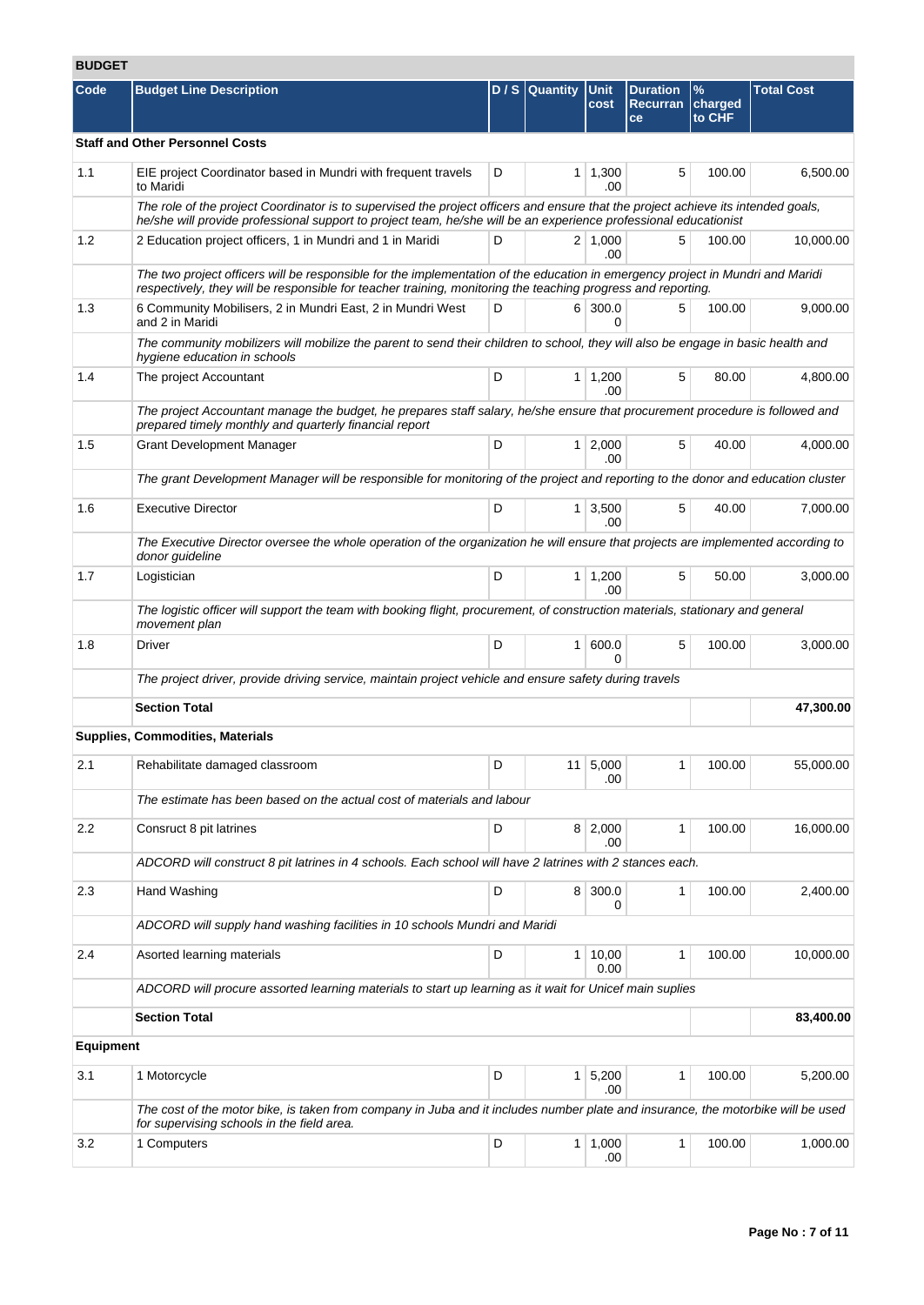|               | The computers will be used by the project officer for reporting and other project activities                                                                                                 |   |                |                       |                |        |           |  |  |
|---------------|----------------------------------------------------------------------------------------------------------------------------------------------------------------------------------------------|---|----------------|-----------------------|----------------|--------|-----------|--|--|
|               | <b>Section Total</b>                                                                                                                                                                         |   |                |                       |                |        | 6,200.00  |  |  |
|               | <b>Contractual Services</b>                                                                                                                                                                  |   |                |                       |                |        |           |  |  |
| 4.1           | Stipend for 100 EiE learning facilitators                                                                                                                                                    | D | 100            | 40.00                 | 5              | 100.00 | 20,000.00 |  |  |
|               | ADCORD will pay stipend for 100 EiE learning facilitators. Each teacher will receive USD 40 per month for a period of 5 months                                                               |   |                |                       |                |        |           |  |  |
| 4.2           | Teacher training                                                                                                                                                                             | D |                | 100 30.00             | 5              | 100.00 | 15,000.00 |  |  |
|               | ADCORD will Conduct 5 days training for EiE learning facilitators, topic to be covered will includes scheme of work, lesson plan,<br>child care.<br>psycho-social support, and basic hygiene |   |                |                       |                |        |           |  |  |
| 4.3           | Distribution of learning material                                                                                                                                                            | D |                | $1 \mid 5,000$<br>.00 | $\mathbf{1}$   | 100.00 | 5,000.00  |  |  |
|               | The money will be used to hire vehicle to transport the material from Juba to various payams and for car rental for distribution in<br>the various schools                                   |   |                |                       |                |        |           |  |  |
|               | <b>Section Total</b>                                                                                                                                                                         |   |                |                       |                |        | 40,000.00 |  |  |
| <b>Travel</b> |                                                                                                                                                                                              |   |                |                       |                |        |           |  |  |
| 5.1           | 3 project staff travel                                                                                                                                                                       | D | 3 <sup>1</sup> | 550.0<br>0            | $\overline{2}$ | 100.00 | 3,300.00  |  |  |
|               | 2 officer and 1 project Coordinator travel to Juba for coordination, meetings and project related activities 2 ways                                                                          |   |                |                       |                |        |           |  |  |
| 5.2           | Perdium for project staff while in Juba for meetings                                                                                                                                         | D |                | 3 50.00               | 20             | 100.00 | 3,000.00  |  |  |
|               | 3 project staff per-diam while in Juba calculated at 50 dollar per day each                                                                                                                  |   |                |                       |                |        |           |  |  |
| 5.3           | 550.0<br>Travel for 2 staffs, Executive Director and Grant Development<br>D<br>2 <sup>1</sup><br>1<br>manager to the field<br>O                                                              |   |                |                       |                | 100.00 | 1,100.00  |  |  |
|               | Executive Director and Grant Development Manager travel to the field to monitor and support field staff                                                                                      |   |                |                       |                |        |           |  |  |
| 5.4           | Perdium for Executive Director and Grant Development<br>manager                                                                                                                              | D |                | 2 50.00               | $\overline{7}$ | 100.00 | 700.00    |  |  |
|               | Per-diam during Field visit                                                                                                                                                                  |   |                |                       |                |        |           |  |  |
| 5.5           | DSA for field staff                                                                                                                                                                          | D | 3              | 450.0<br>0            | 5              | 100.00 | 6,750.00  |  |  |
|               |                                                                                                                                                                                              |   |                |                       |                |        |           |  |  |
|               | <b>Section Total</b>                                                                                                                                                                         |   |                |                       |                |        | 14,850.00 |  |  |
|               | General Operating and Other Direct Costs                                                                                                                                                     |   |                |                       |                |        |           |  |  |
| 7.1           | <b>Assorted Office Stationery</b>                                                                                                                                                            | S |                | $1 \ 2,000$<br>.00    | 1              | 100.00 | 2,000.00  |  |  |
|               | The money will be used to purchase and transport stationery such as printing papers, cartridges, pens etc for office use                                                                     |   |                |                       |                |        |           |  |  |
| 7.2           | Fuel for field office generator, Car and Motorcycle                                                                                                                                          | D | $\mathbf{1}$   | 500.0<br>0            | 5              | 100.00 | 2,500.00  |  |  |
|               | The money will be used to buy fuel for field office generator and transportation                                                                                                             |   |                |                       |                |        |           |  |  |
| 7.3           | Rent for field office and House for Field staff                                                                                                                                              | D | 2 <sup>1</sup> | 400.0<br>0            | 5              | 100.00 | 4,000.00  |  |  |
|               | ADCORD will establish one field office in Mundri West. The money will be used for paying rent for the office building. The rent will<br>be USD 400 per month for a period of 5 months        |   |                |                       |                |        |           |  |  |
| 7.4           | Communication                                                                                                                                                                                | D | 1              | 500.0<br>0            | 5              | 100.00 | 2,500.00  |  |  |
|               | This money will be used to buy airtime for telephone communication for field staff                                                                                                           |   |                |                       |                |        |           |  |  |
| 7.5           | vehicle maintanace and repair                                                                                                                                                                | S | $\mathbf{1}$   | 400.0<br>0            | 5              | 100.00 | 2,000.00  |  |  |